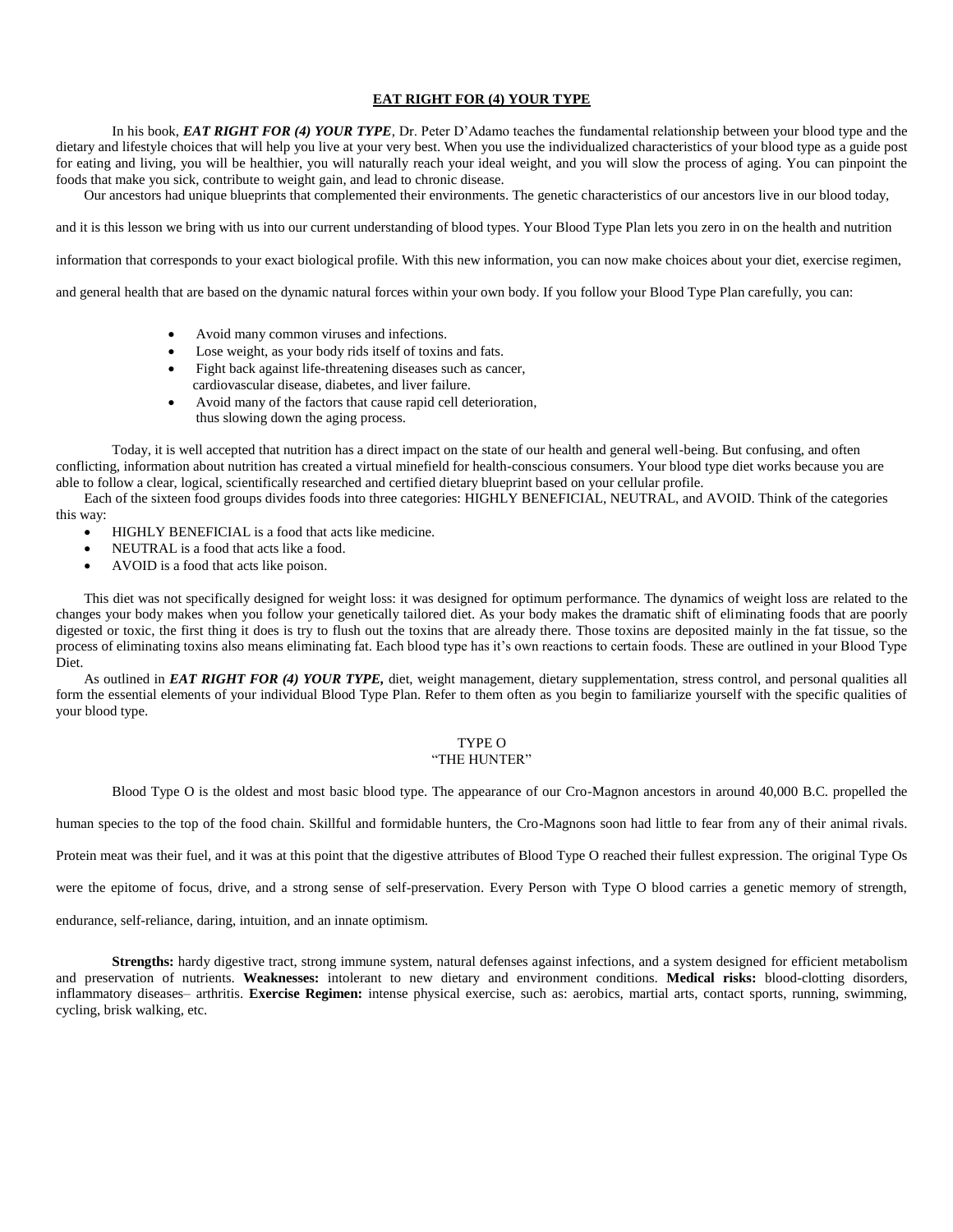# **BLOOD TYPE O**

|                                     | <b>Beneficial</b>                                                                                                                                                                                                                                                                                                             | <b>Neutral</b>                                                                                                                                                                                                                                                                                                                                                                                                                                                                                                                                                     | <b>AVOID</b>                                                                                                                                                                                                                                             |
|-------------------------------------|-------------------------------------------------------------------------------------------------------------------------------------------------------------------------------------------------------------------------------------------------------------------------------------------------------------------------------|--------------------------------------------------------------------------------------------------------------------------------------------------------------------------------------------------------------------------------------------------------------------------------------------------------------------------------------------------------------------------------------------------------------------------------------------------------------------------------------------------------------------------------------------------------------------|----------------------------------------------------------------------------------------------------------------------------------------------------------------------------------------------------------------------------------------------------------|
| <b>Meats and</b><br><b>Poultry</b>  | Beef, ground beef, buffalo,<br>heart, lamb, liver, mutton,<br>veal, venison                                                                                                                                                                                                                                                   | Chicken, Cornish hen, duck, partridge, pheasant,<br>rabbit, turkey, quail                                                                                                                                                                                                                                                                                                                                                                                                                                                                                          | Bacon, goose, ham, pork                                                                                                                                                                                                                                  |
| <b>Seafood</b>                      | Bluefish, cod, hake, halibut,<br>herring, mackerel, pike,<br>rainbow trout, red snapper,<br>salmon, sardine, shad,<br>snapper, sole, striped bass,<br>sturgeon, swordfish,<br>tilefish, white perch,<br>whitefish, yellowtail                                                                                                 | Abalone, albacore (tuna), anchovy, beluga,<br>Barracuda, catfish, caviar, conch,<br>bluegill bass, carp, clam, crab, crayfish, eel,<br>Pickled herring, lox (smoked salmon),<br>flounder, frog, gray sole, grouper, haddock,<br>octopus<br>lobster, mahi-mahi, monkfish, mussels,<br>ocean perch, oysters, pickerel, porgy, sailfish,<br>scallops, sea bass, sea trout, shark, shrimp,<br>silver perch, smelt, snail, squid (calamari),<br>turtle, weakfish                                                                                                        |                                                                                                                                                                                                                                                          |
| Dairy and                           | None                                                                                                                                                                                                                                                                                                                          | Butter, soy cheese*, soy milk*<br>CHEESES: farmer, feta, goat cheese, mozzarella                                                                                                                                                                                                                                                                                                                                                                                                                                                                                   | Buttermilk, goat milk, ice cream, skim milk,<br>2% milk, whey, whole milk, yogurt (all types)                                                                                                                                                            |
| <b>Eggs</b>                         |                                                                                                                                                                                                                                                                                                                               | EGGS: per week, by ancestry:<br>African<br>$\Omega$<br>Caucasian 3-4<br>Asian<br>5<br>*Good dairy alternatives                                                                                                                                                                                                                                                                                                                                                                                                                                                     | CHEESES: American, blue, brie, camembert,<br>casein, cheddar, colby, cottage cheese,<br>cream cheese, edam, emmenthal, gouda,<br>gruyere, jarlsburg, kefir, monterey jack,<br>munster, parmesan, provolone, neufchatel,<br>ricotta, string cheese, Swiss |
| <b>Oils and Fats</b>                | OIL: linseed (flaxseed), olive                                                                                                                                                                                                                                                                                                | OIL: canola, cod liver, sesame                                                                                                                                                                                                                                                                                                                                                                                                                                                                                                                                     | OIL: corn, cottonseed, peanut, safflower                                                                                                                                                                                                                 |
| <b>Nuts and</b><br><b>Seeds</b>     | Pumpkin seeds, walnuts                                                                                                                                                                                                                                                                                                        | Almond butter, sesame butter (tahini),<br>sesame seeds, sunflower butter, sunflower seeds<br>NUTS: almonds, chestnuts, filbert, hickory,<br>macadamia, pecans, pignola (pine)                                                                                                                                                                                                                                                                                                                                                                                      | Peanut butter, poppy seeds<br>NUTS: brazil, cashew, litchi, peanuts,<br>pistachios                                                                                                                                                                       |
| <b>Beans</b> and<br><b>Legumes</b>  | Black-eyed peas<br>BEANS: aduke, azuki, pinto                                                                                                                                                                                                                                                                                 | BEANS: black, broad, cannellini, fava, garbonzo,<br>green, jicama, lima, northern, red, red soy, snap,<br>string, white                                                                                                                                                                                                                                                                                                                                                                                                                                            | BEANS: copper, kidney, navy, tamarind<br>LENTILS: domestic, green, red                                                                                                                                                                                   |
| <b>Cereals</b>                      | None                                                                                                                                                                                                                                                                                                                          | PEAS: green peas, pea pods<br>Amaranth, barley, buckwheat, cream of rice,<br>kamut, kasha, puffed millet, rice bran,<br>puffed rice, spelt                                                                                                                                                                                                                                                                                                                                                                                                                         | Cornflakes, cornmeal, cream of wheat,<br>familia, farina, grape nuts, oat bran,<br>oatmeal, seven-grain, shredded wheat,<br>wheat bran, wheat germ                                                                                                       |
| <b>Breads and</b><br><b>Muffins</b> | <b>BREADS:</b> Essene bread,<br>Ezekiel bread                                                                                                                                                                                                                                                                                 | Fin crisp, millet, rice cakes, rye crisps, rye vita<br>BREADS: brown rice bread, gluten-free bread,<br>ideal flat bread, 100% rye bread, soy flour bread,<br>spelt bread, wasa bread                                                                                                                                                                                                                                                                                                                                                                               | Wheat bagels, corn muffins, durum wheat,<br>english muffins, wheat matzos,<br>oat bran muffins, wheat bran muffins<br>BREADS: high-protein bread,<br>multi-grain bread, pumpernickel,<br>sprouted wheat bread, whole wheat bread                         |
| <b>Grains and</b><br>Pasta          | None                                                                                                                                                                                                                                                                                                                          | Buckwheat, kasha, artichoke pasta, quinoa<br>FLOUR: barley, rice, rye, spelt<br>RICE: basmati, brown, white, wild                                                                                                                                                                                                                                                                                                                                                                                                                                                  | Soba noodles, seminola pasta, spinach pasta,<br>FLOUR: bulgar wheat, couscous,<br>durum wheat, gluten, graham, oat,<br>sprouted wheat, white, whole wheat                                                                                                |
| <b>Vegetables</b>                   | Artichoke, beet leaves,<br>broccoli, chicory,<br>collard greens, dandelion,<br>escarole, garlic, horseradish,<br>kale, kohlrabi, leek,<br>romaine lettuce, okra,<br>red onions, Spanish onions,<br>yellow onions, parsley,<br>parsnips, red peppers,<br>sweet potatoes, pumpkin,<br>seaweed, spinach, swiss chard,<br>turnips | Arugula, asparagus, bamboo shoots, beets,<br>bok choy, caraway, carrots, celery, chervil,<br>coriander, cucumber, daikon, dill, endive, fennel,<br>fiddlehead ferns, ginger, lima beans, green olives,<br>green onions, radicchio, radishes, rappini,<br>rutabaga, scallion, shallots, snow peas,<br>mung sprouts, radish sprouts, all squash,<br>tempeh, tofu, tomato, water chestnut, watercress,<br>all yams, zucchini<br>LETTUCE: bibb, boston, iceberg, mesclun<br>MUSHROOMS: abalone, ennoki, portobello,<br>tree oyster<br>PEPPERS: green, jalapeno, yellow | Avocado, cauliflower, white corn,<br>yellow corn, eggplant, mustard greens,<br>red and white potatoes, alfalfa sprouts,<br>brussel sprouts<br>CABBAGE: chinese, red, white<br>MUSHROOMS: domestic, shiitake<br>OLIVES: black, Greek, Spanish             |
| Fruit                               | Dried figs, fresh figs, prunes<br>PLUMS: dark plums, green<br>plums, red plums                                                                                                                                                                                                                                                | Apples, apricots, bananas, blueberries,<br>boysenberries, cherries, cranberries, black currants,<br>red currants, red dates, elderberries, gooseberries,<br>grapefruit, guava, kiwi, kumquat, lemons, limes,<br>loganberries, mangoes, nectarines, papayas,<br>peaches, pears, persimmons, pomegranates,<br>prickly pear, raisins, raspberries, starfruit<br>GRAPES: black, concord, green, red<br>MELONS: canang, casaba, Christmas, Crenshaw,<br>musk, Spanish, watermelon                                                                                       | Blackberries, coconuts,<br>cantaloupe and honeydew melon,<br>oranges, plantains, rhubarb,<br>strawberries, tangerines                                                                                                                                    |
| <b>Juices and</b><br><b>Fluids</b>  | Black cherry, pineapple, prune                                                                                                                                                                                                                                                                                                | Apricot, carrot, celery, cranberry, cucumber, grape,<br>grapefruit, papaya, tomato water (with lemon),<br>vegetable juices (corresponding with beneficial<br>vegetables)                                                                                                                                                                                                                                                                                                                                                                                           | Apple, apple cider, cabbage, orange                                                                                                                                                                                                                      |